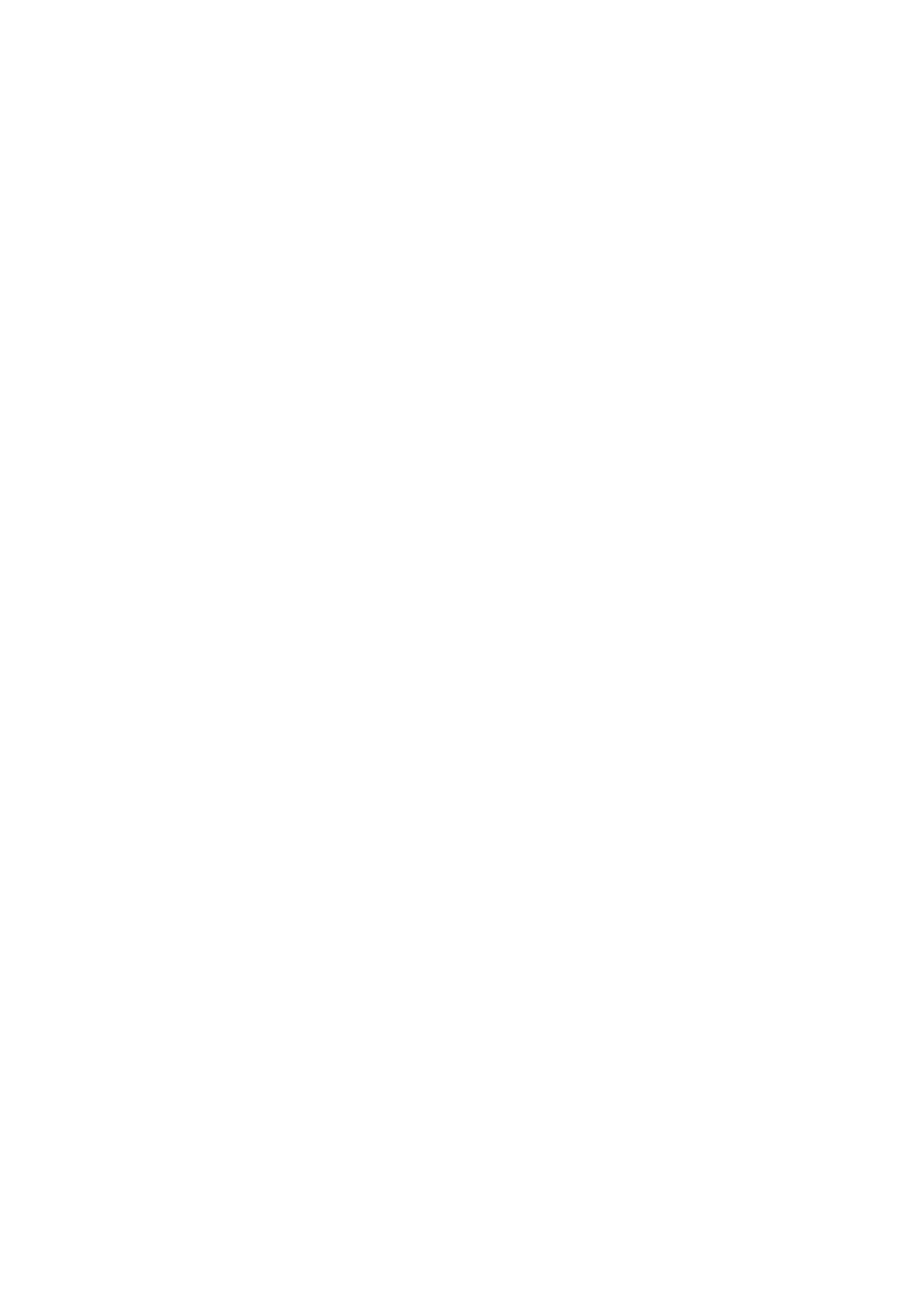## **Instructions**

You **may** use a calculator to answer any questions in this test.

Work as quickly and as carefully as you can.

You have **45 minutes** for this test.

If you cannot do one of the questions, **go on to the next one**. You can come back to it later, if you have time.

If you finish before the end, **go back and check your work**.

**Follow the instructions for each question carefully**.

This shows where you need to put the answer.

If you need to do working out, you can use any space on a page.

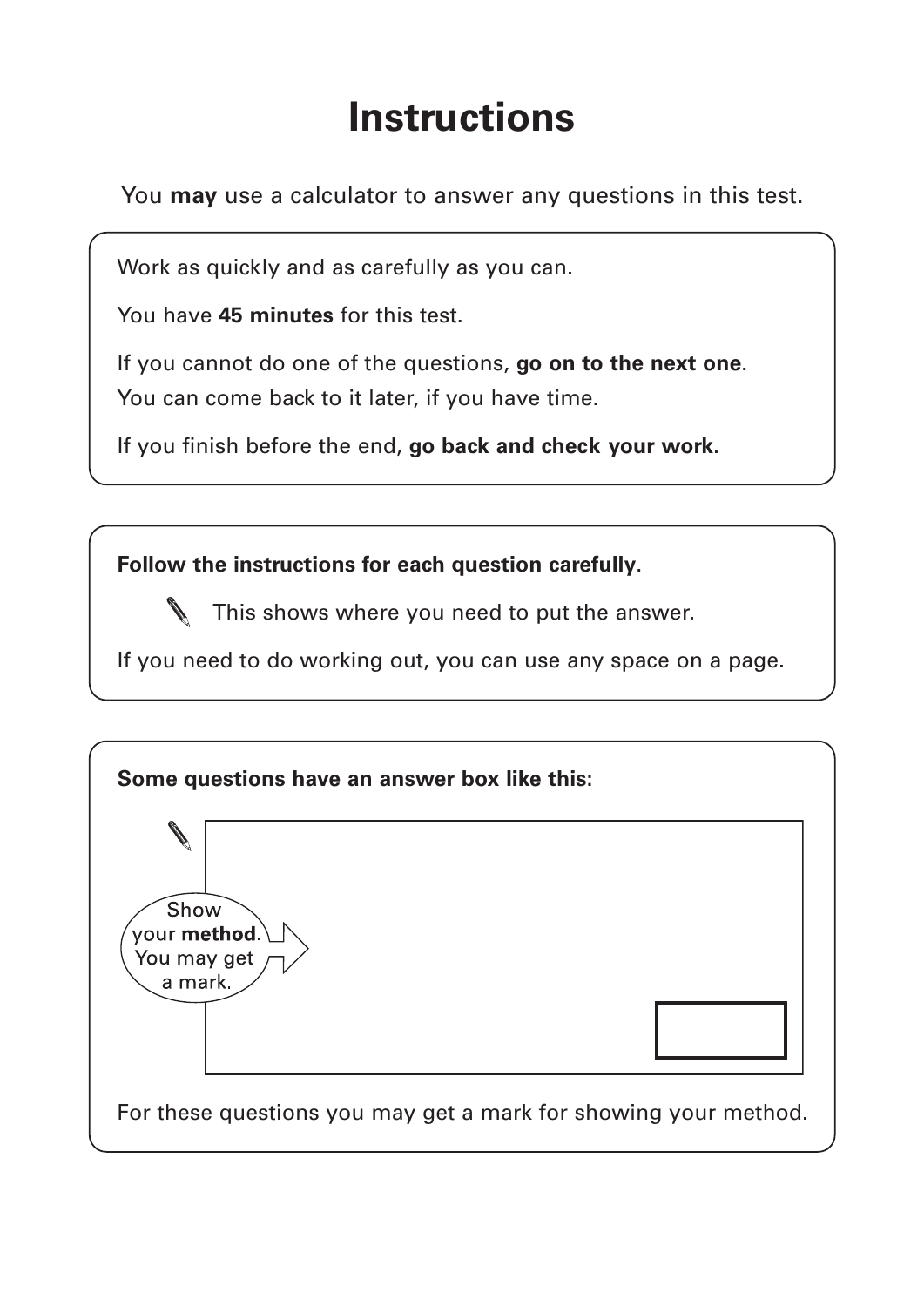





Use all five digit cards once to make this sum correct.



2 1 mark

1a 1 mark

1b<br>1 mark<br>1 mark 1 mark

1c 1 mark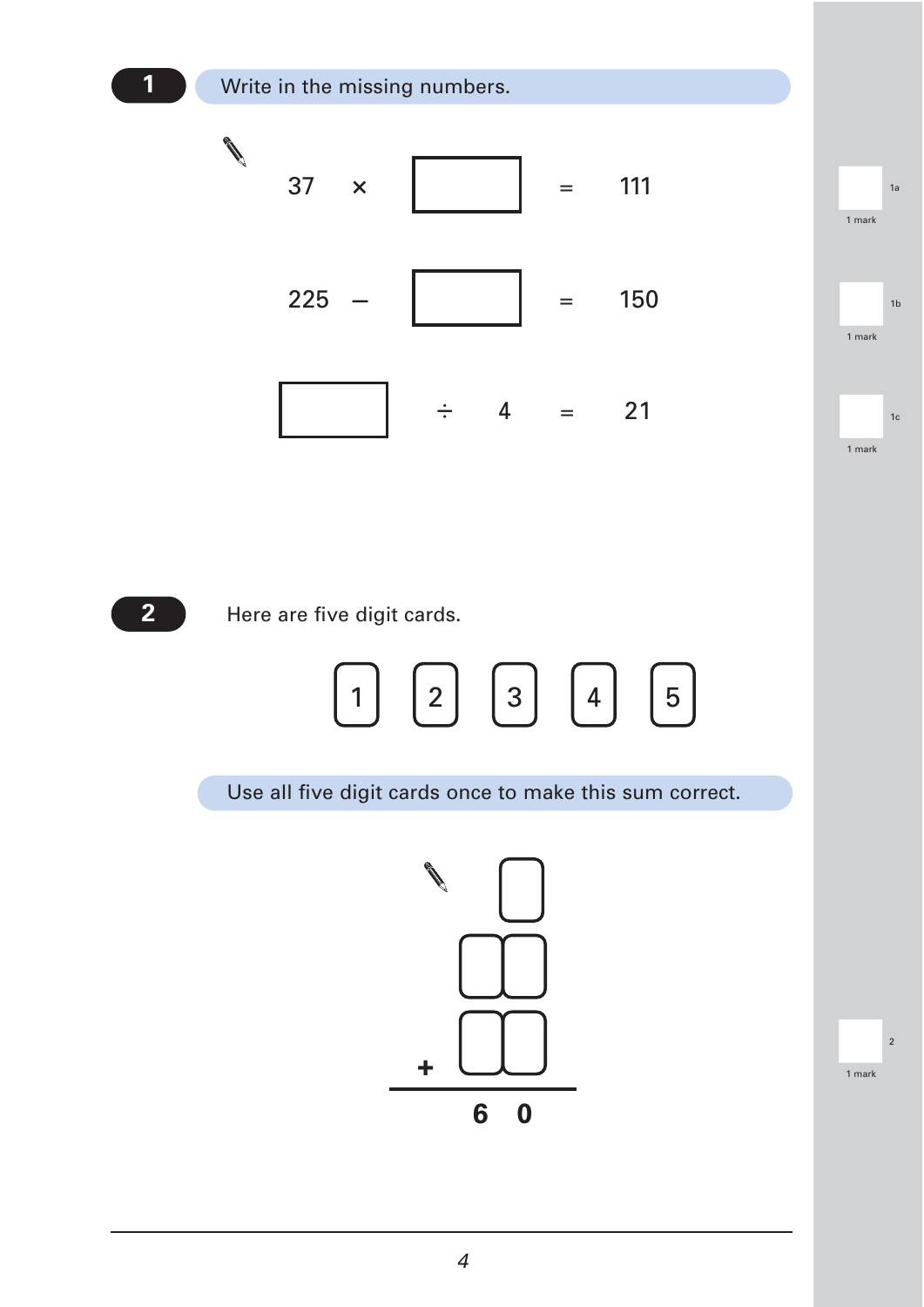Here is a clock.

**3**



How many minutes is it **until** this clock shows 7:30?

**minutes**

 $3a$ <br> $1 mark$ 1 mark

Here is another clock.

$$
\boxed{14:53}
$$

What time will the clock show in 20 minutes?



3b<br>
1 mark 1 mark

5 Total out of 6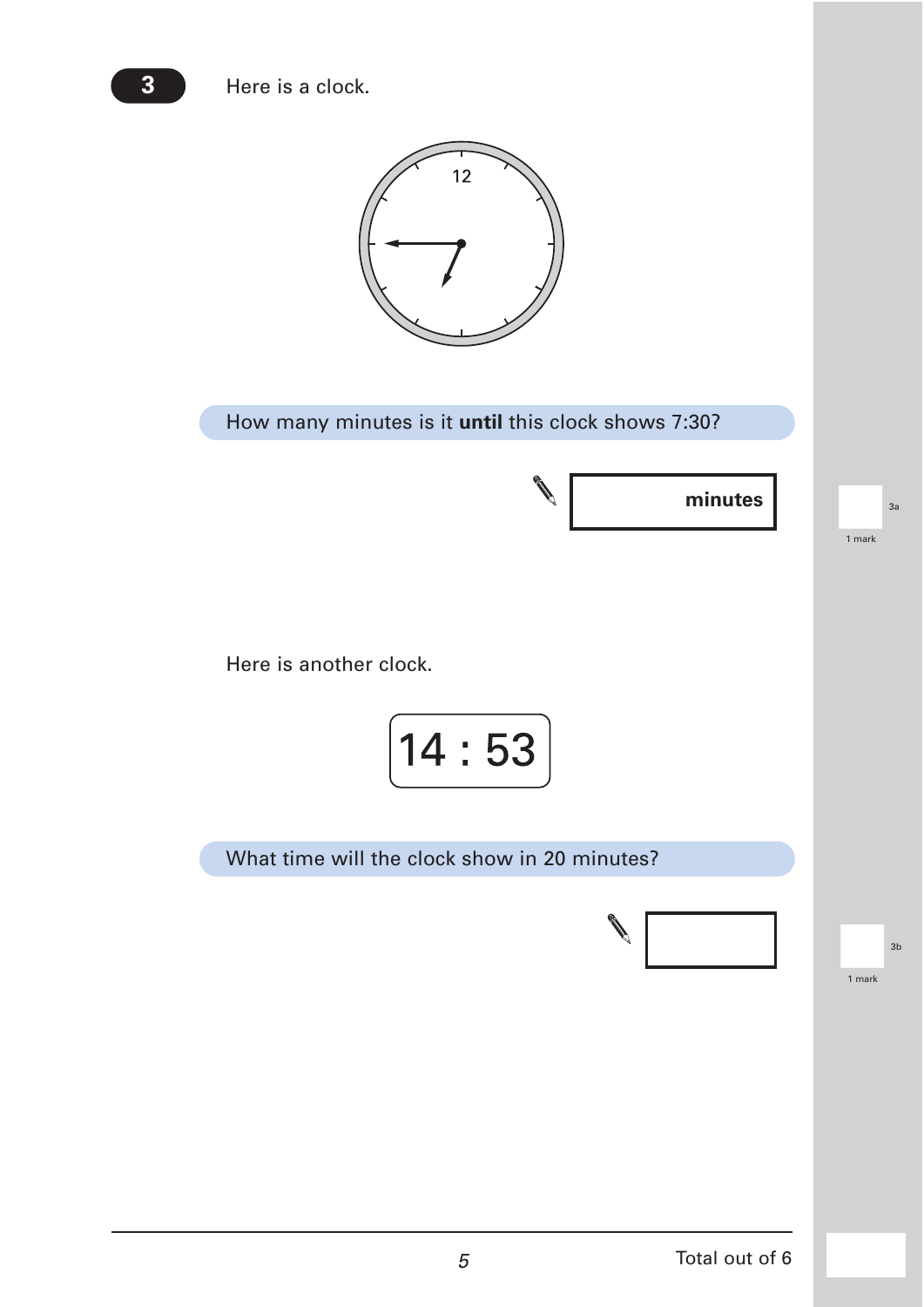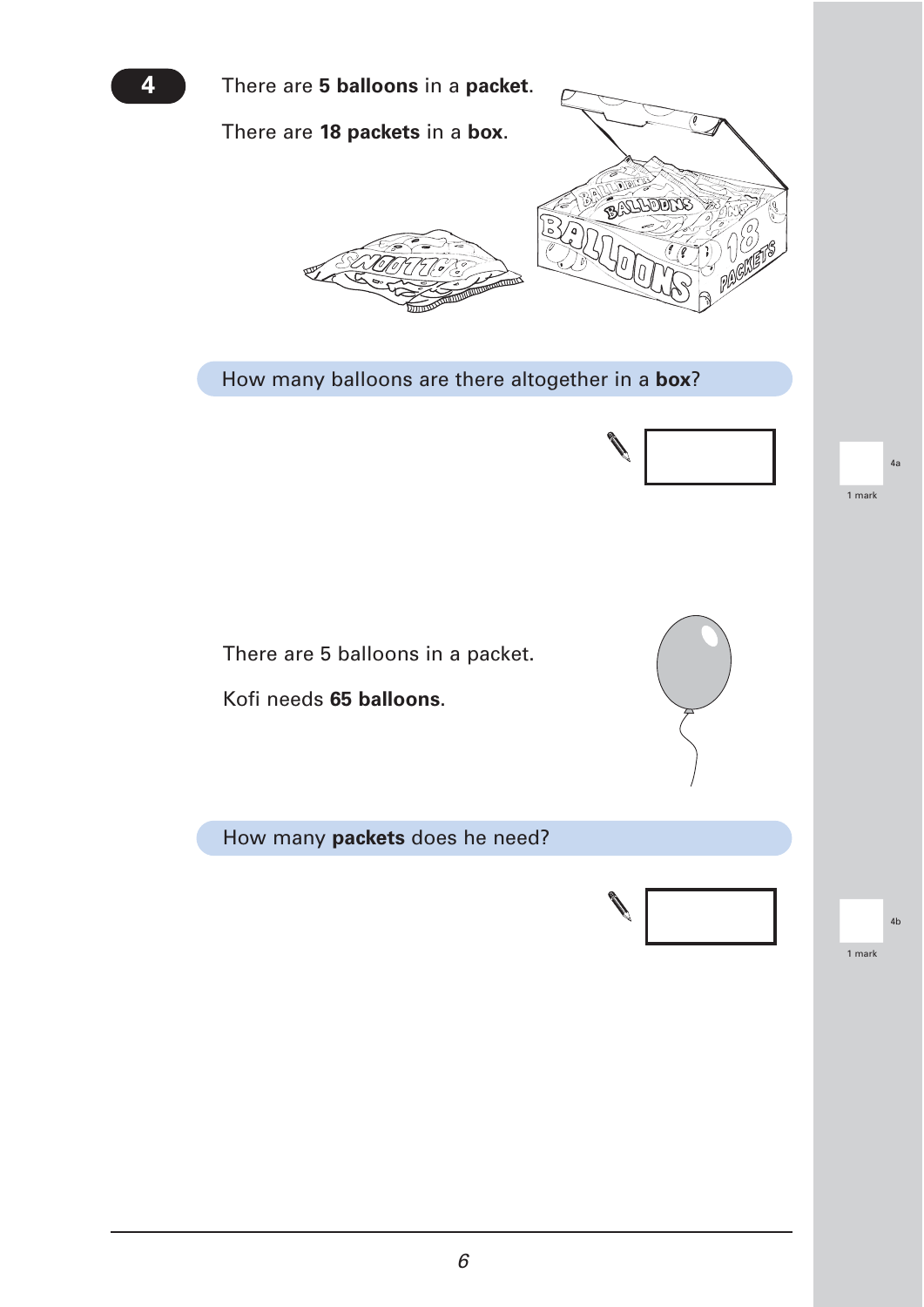



Which **one** of the designs below is the reflection of the design in the mirror line?

Tick  $(\checkmark)$  the correct design.



5 1 mark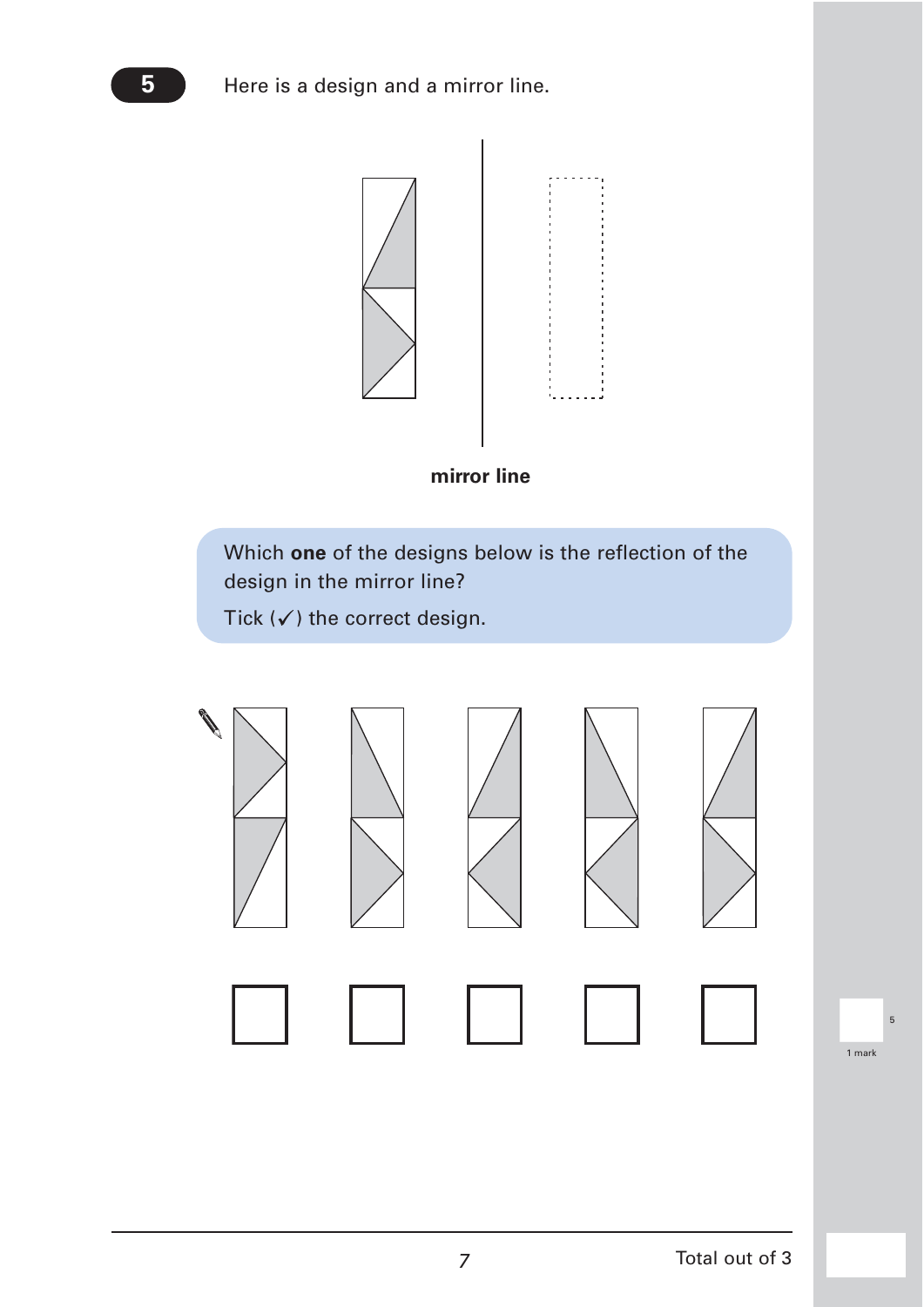Some children collect cans for recycling.

Here is a chart of how many cans they collect in the first week.

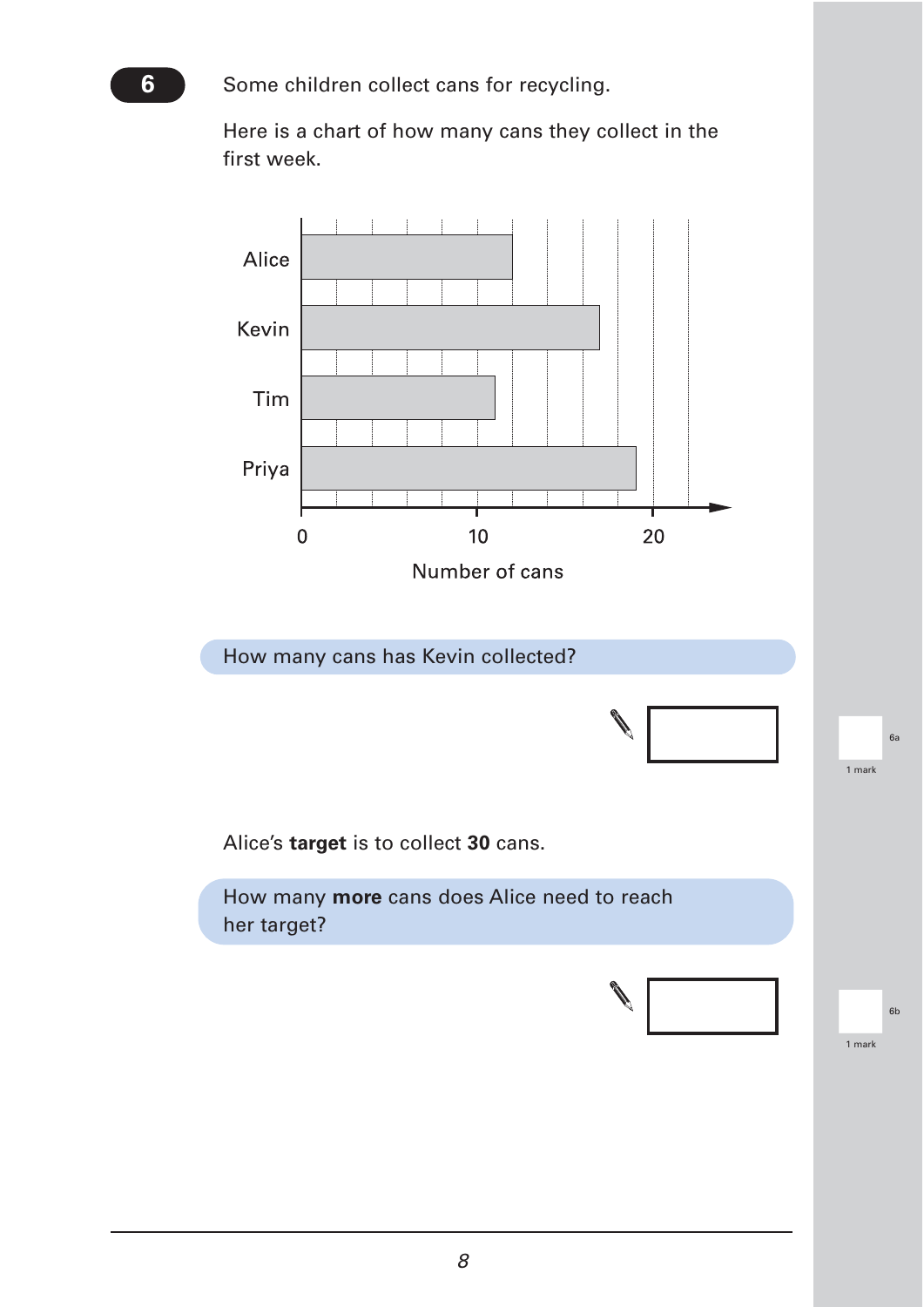

Hayley makes a sequence of numbers.

Her rule is

## *'find half the last number then add 10'*

Write in the next two numbers in her sequence. 36 28 24 7ii 2 marks 7i

**8**

Here is the net of a cube with no top.

The shaded square shows the bottom of the cube.

Draw an extra square to make the net of a cube which does have a top.

| G |  |  |  |  |
|---|--|--|--|--|
|   |  |  |  |  |
|   |  |  |  |  |
|   |  |  |  |  |
|   |  |  |  |  |

8<br>1 mark 1 mark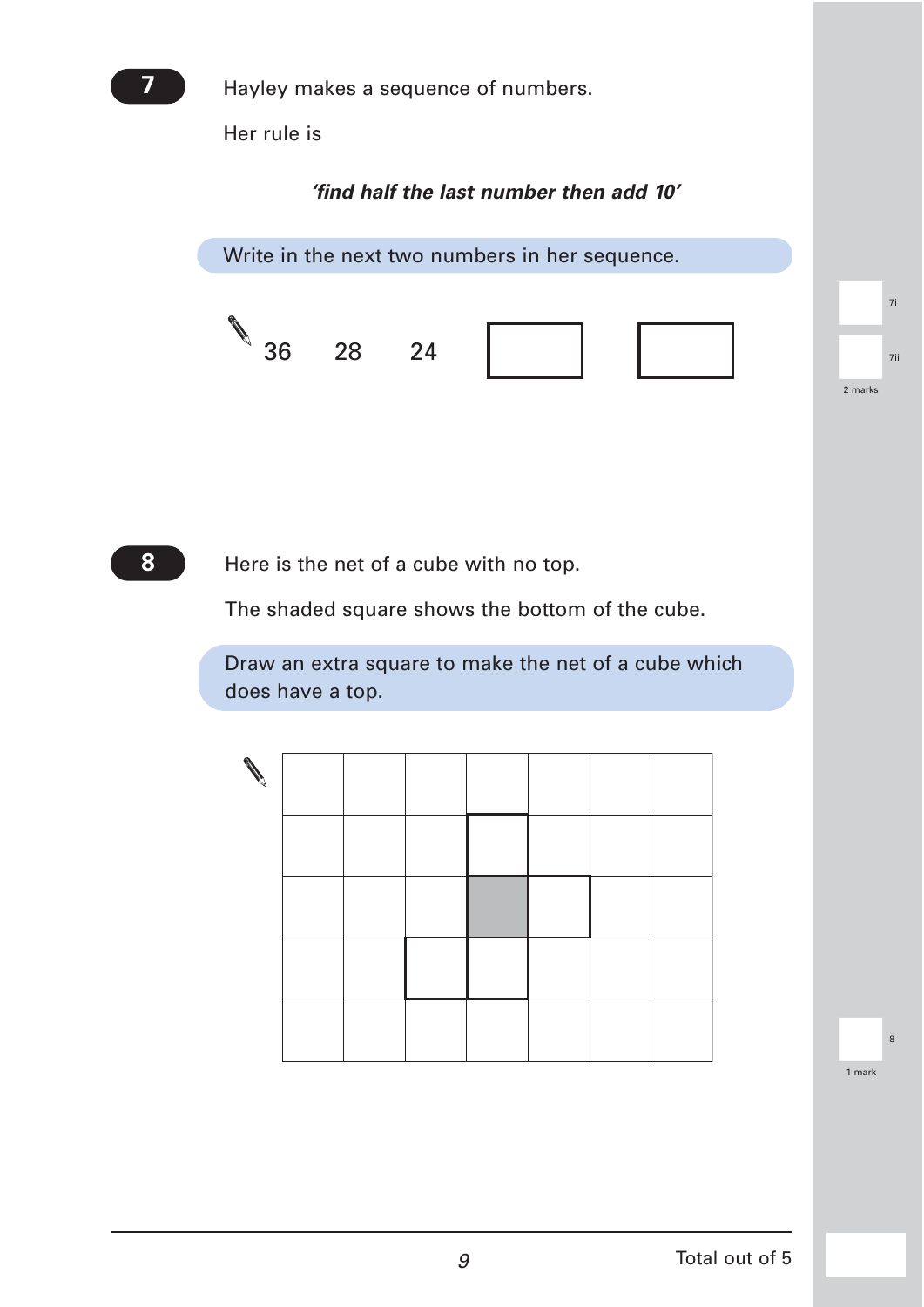|       | Fish<br>£1.95                |
|-------|------------------------------|
| Chips | small bag55p<br>large bag70p |
|       | .38p<br>Peas                 |

Luke has **£3**

He wants to buy one fish, peas and two large bags of chips.

How much **more** money does he need?

Show your **method**. You may get a mark.

|         | 9i  |
|---------|-----|
|         | 9ii |
| 2 marks |     |

**9**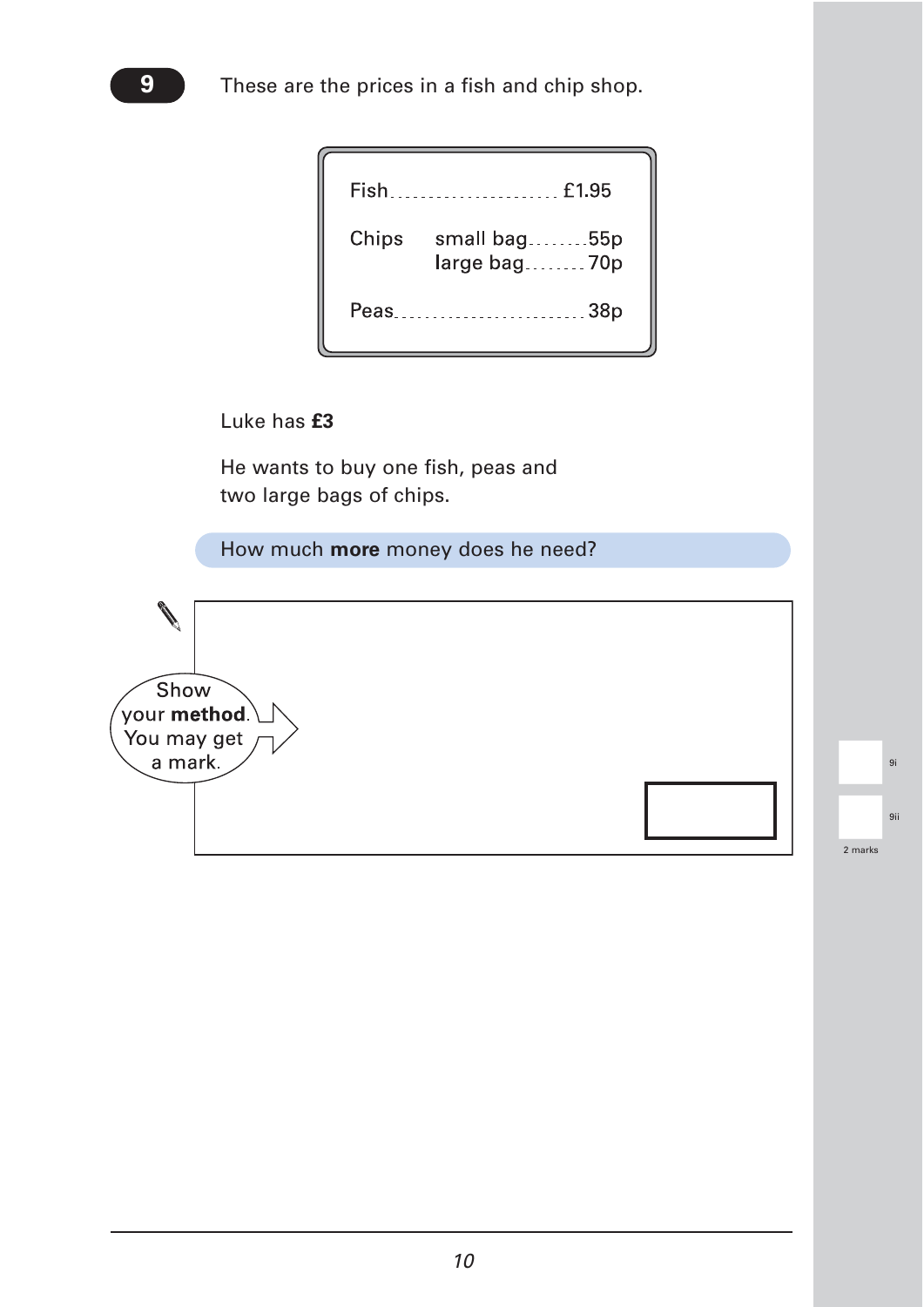Draw **two straight lines** from point **A** to divide the shaded shape into a square and two triangles.





The temperature **inside** an aeroplane is **20°C**.

The temperature **outside** the aeroplane is **–30°C**.

What is the **difference** between these temperatures?



|<br>|<br>|<br>|<br>|<br>|<br>|<br>|<br>|<br>|<br>|<br>|<br>|

10<br>1 mark<br>1 mark 1 mark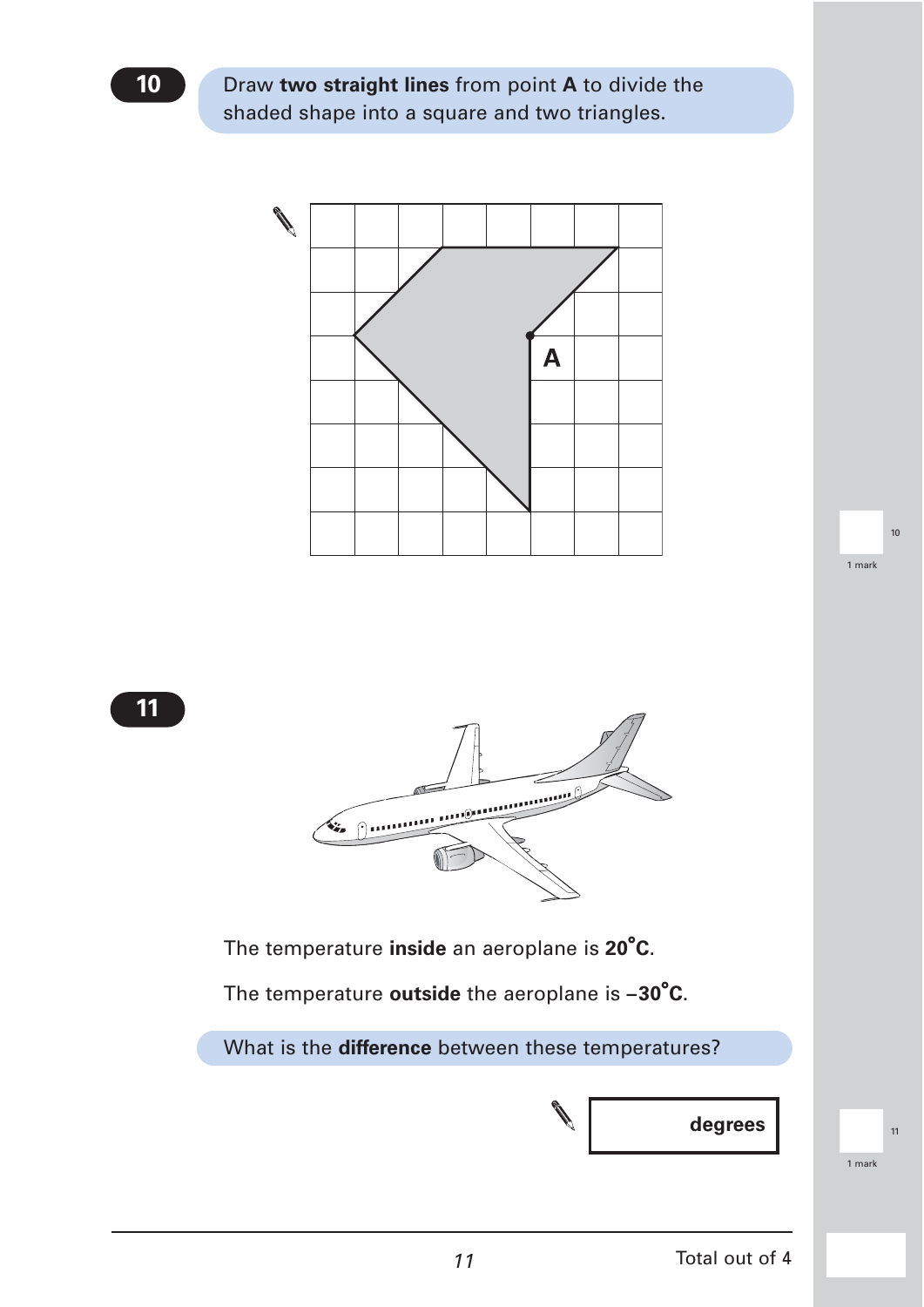

Karen makes a fraction using two number cards.

She says,

'My fraction is equivalent to  $\frac{1}{6}$ *2*



*One of the number cards is 6'*

What could Karen's fraction be?

Give both possible answers.



12ii 2 marks |<br>|<br>|<br>|<br>|<br>|<br>|

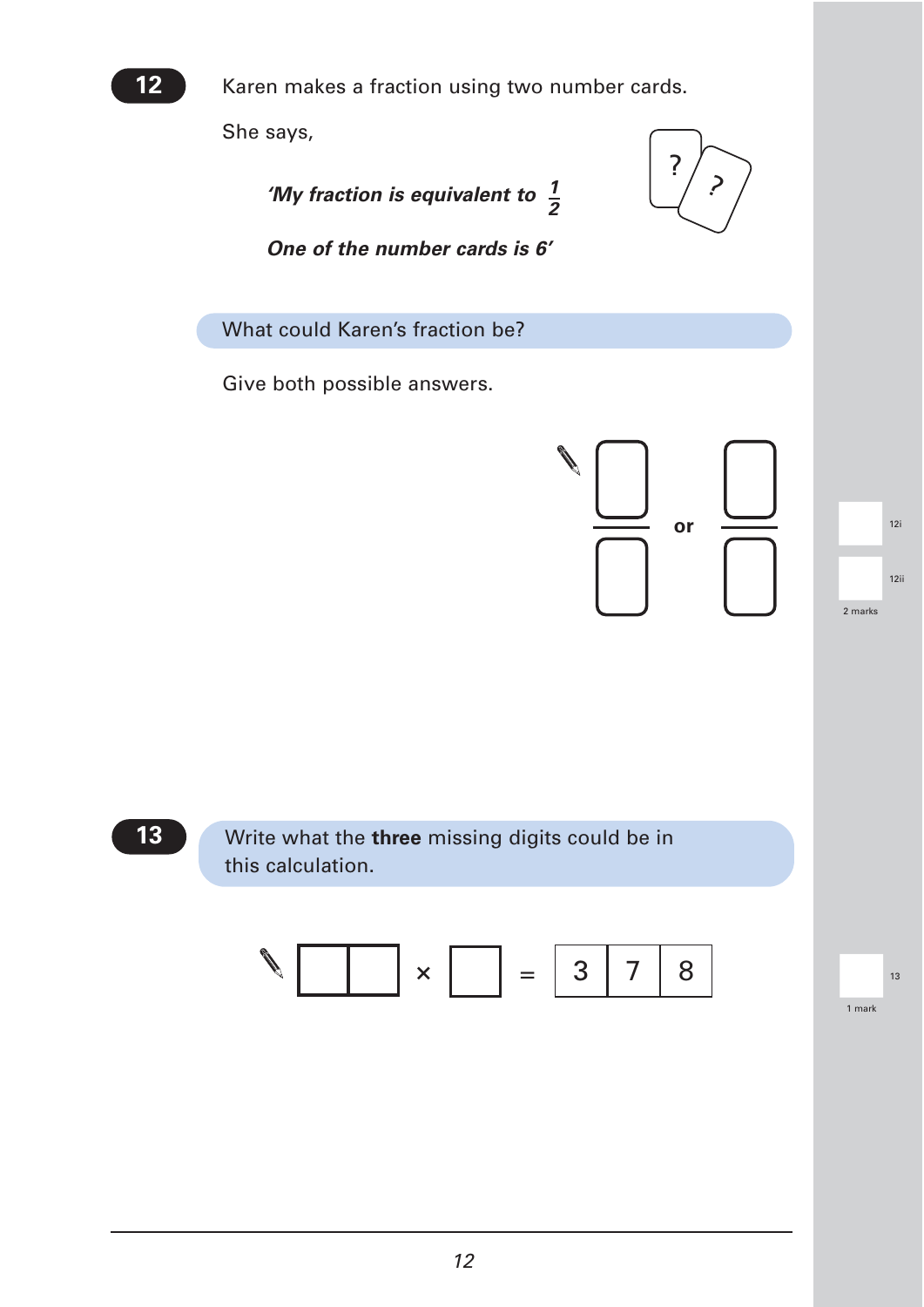Write **one number** in each white section of the diagram.

|                        | less<br>than 1000 | 1000<br>or more |
|------------------------|-------------------|-----------------|
| multiples<br>of 20     |                   |                 |
| not multiples<br>of 20 |                   |                 |

14ii 2 marks

15 1 mark

|<br>|-<br>| 14i<br>|

**15**

## Write these lengths in order, starting with the shortest.

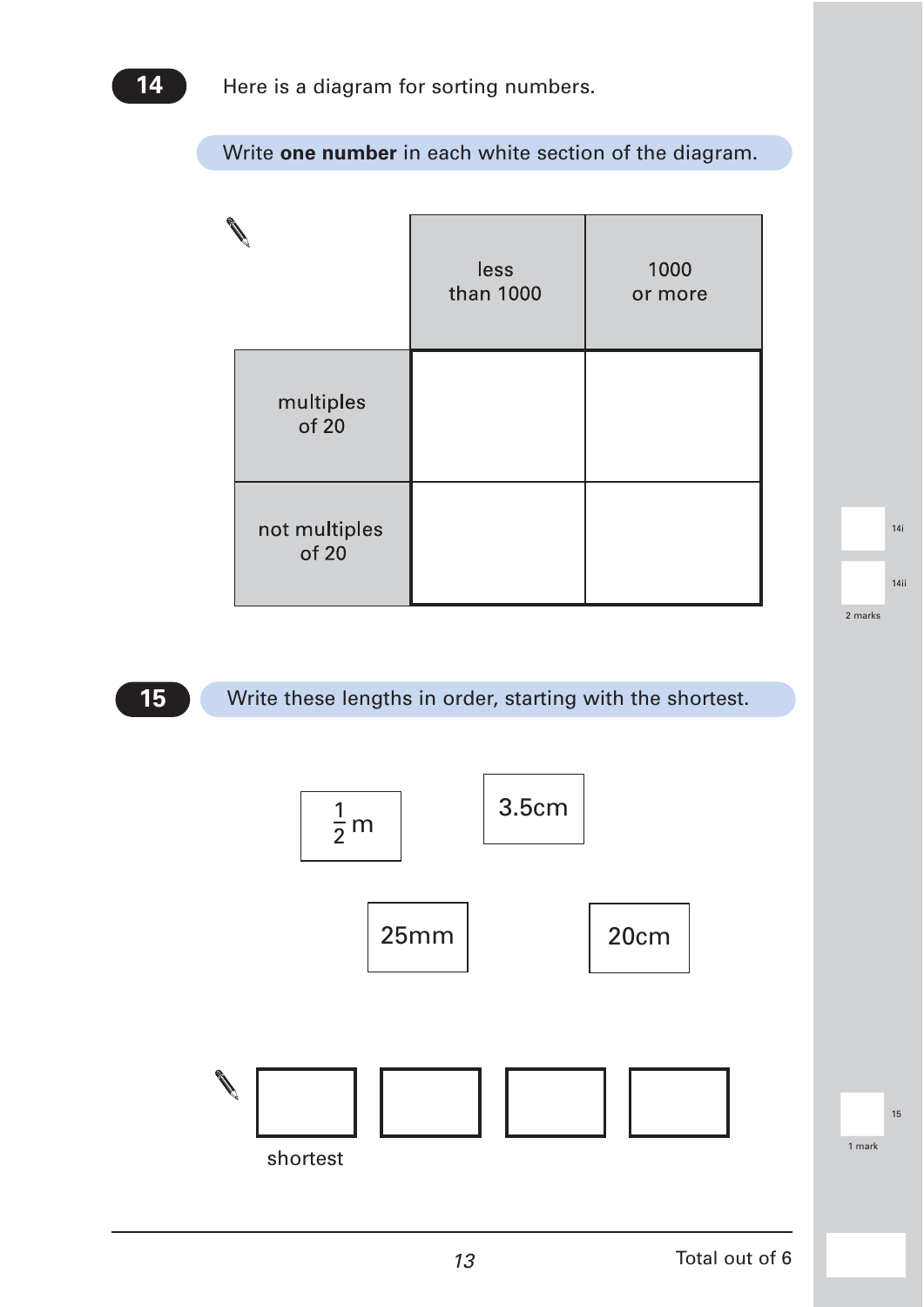

|             | <b>Start time</b> | Finish time |
|-------------|-------------------|-------------|
| Claire      | 9:30              | 10:55       |
| <b>Ruth</b> | 9:35              | 11:05       |
| Dan         | 9:40              | 11:08       |
| Tim         | 9:45              | 11:05       |

How much longer did Claire take than Tim?



17<br>1 mark<br>1 mark 1 mark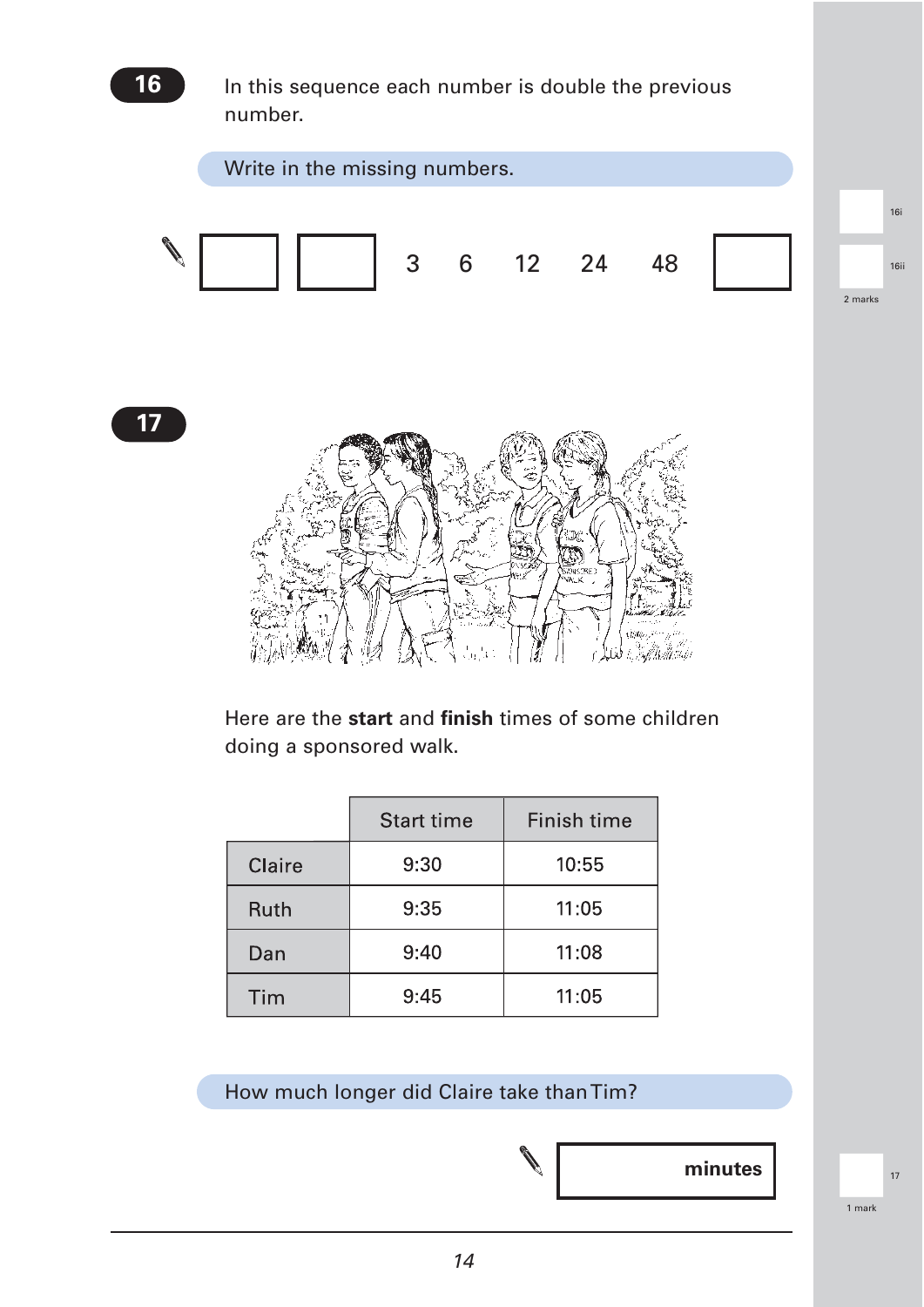**18** This fence has three posts, equally spaced.



Each post is **15 centimetres** wide.

The length of the fence is **153 centimetres**.

Calculate the length of **one gap** between two posts.

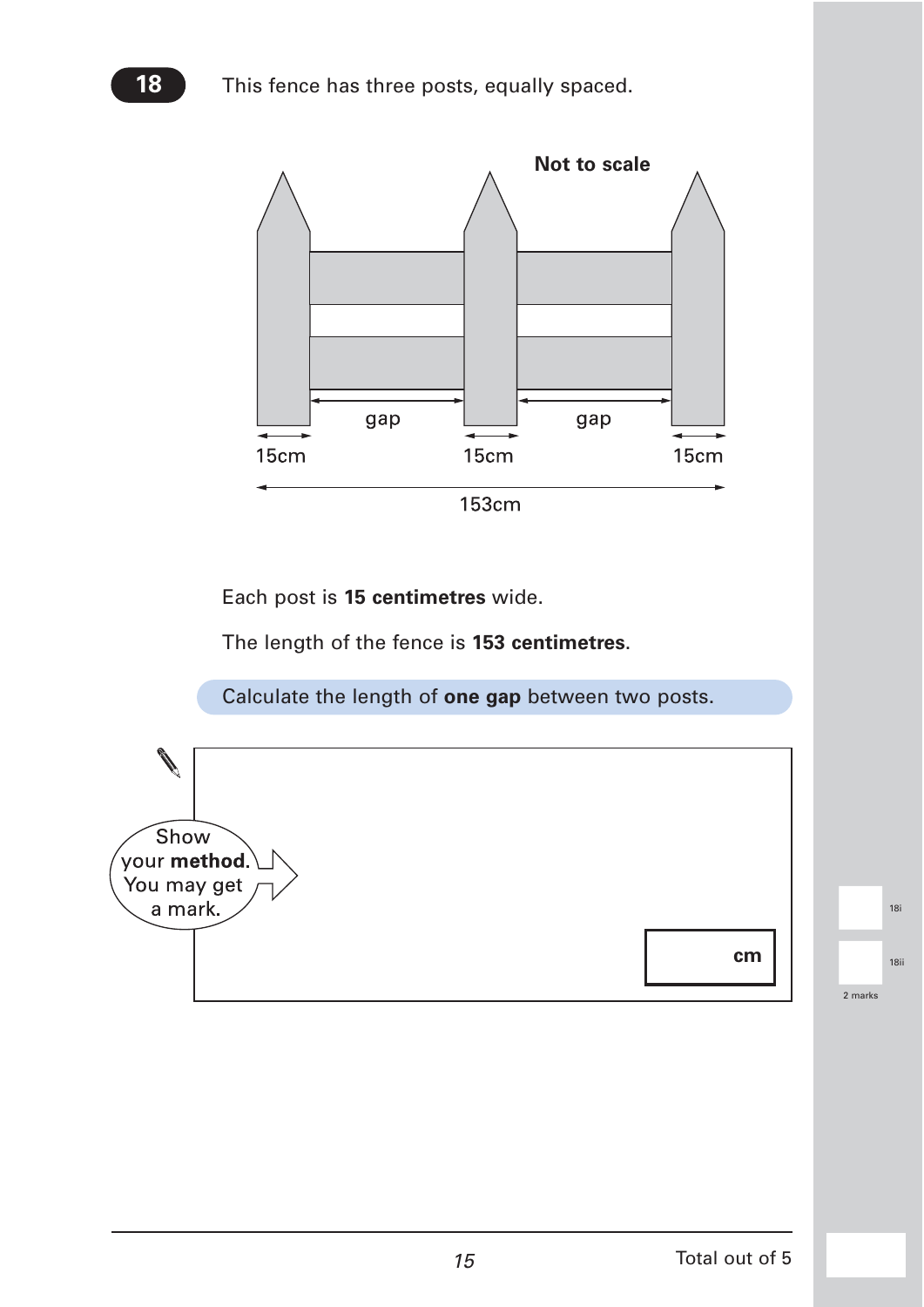



19<br>1<br>1 mark 1 mark



**k**, **m** and **n** each stand for a whole number. They add together to make 1500

 $k + m + n = 1500$ 

**m** is **three times** as big as **n**.

**k** is **twice** as big as **n**.

Calculate the numbers **k**, **m** and **n**.

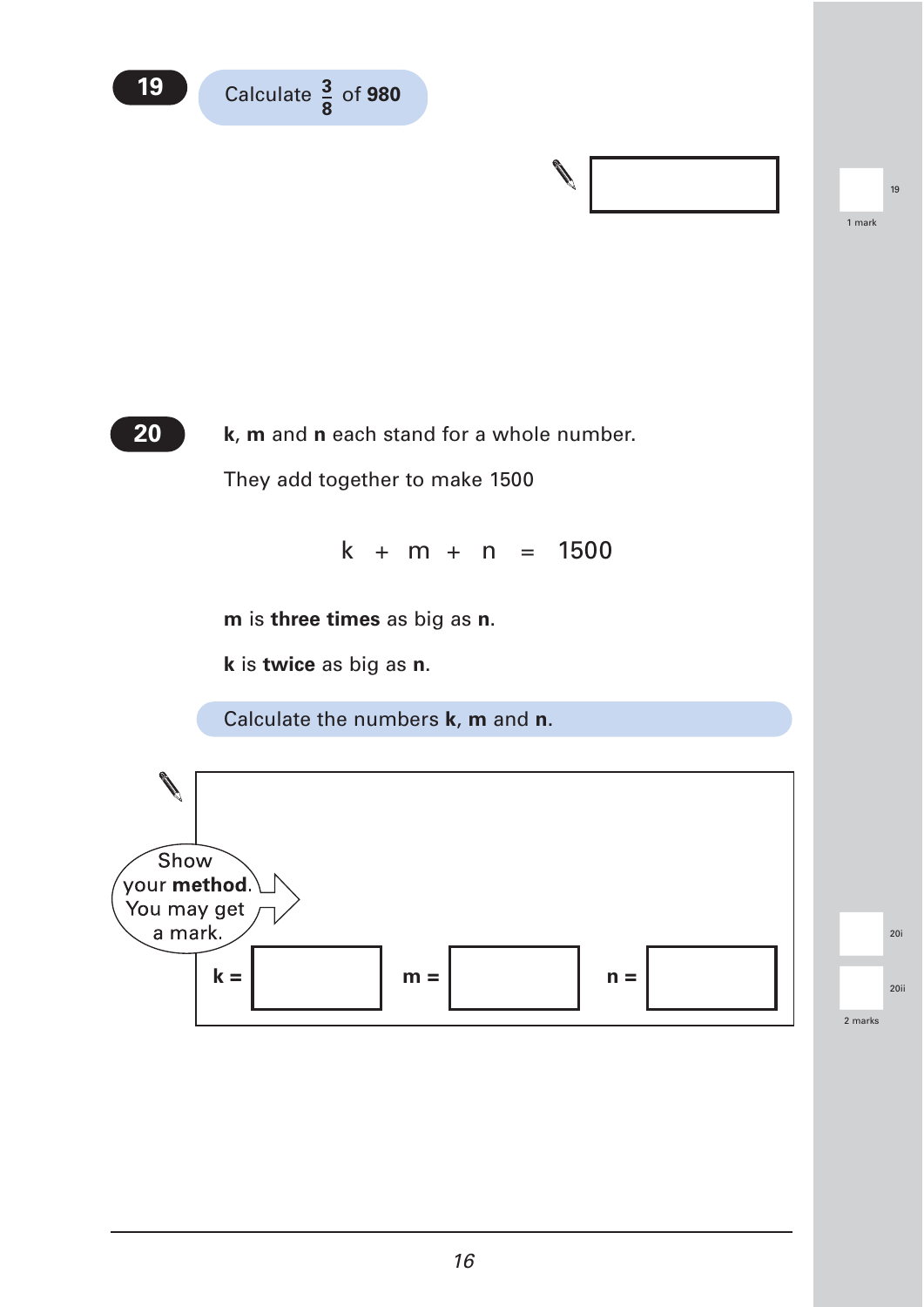

Cheddar cheese costs £7.50 for 1kg.

Marie buys 200 grams of cheddar cheese.



17 Total out of 6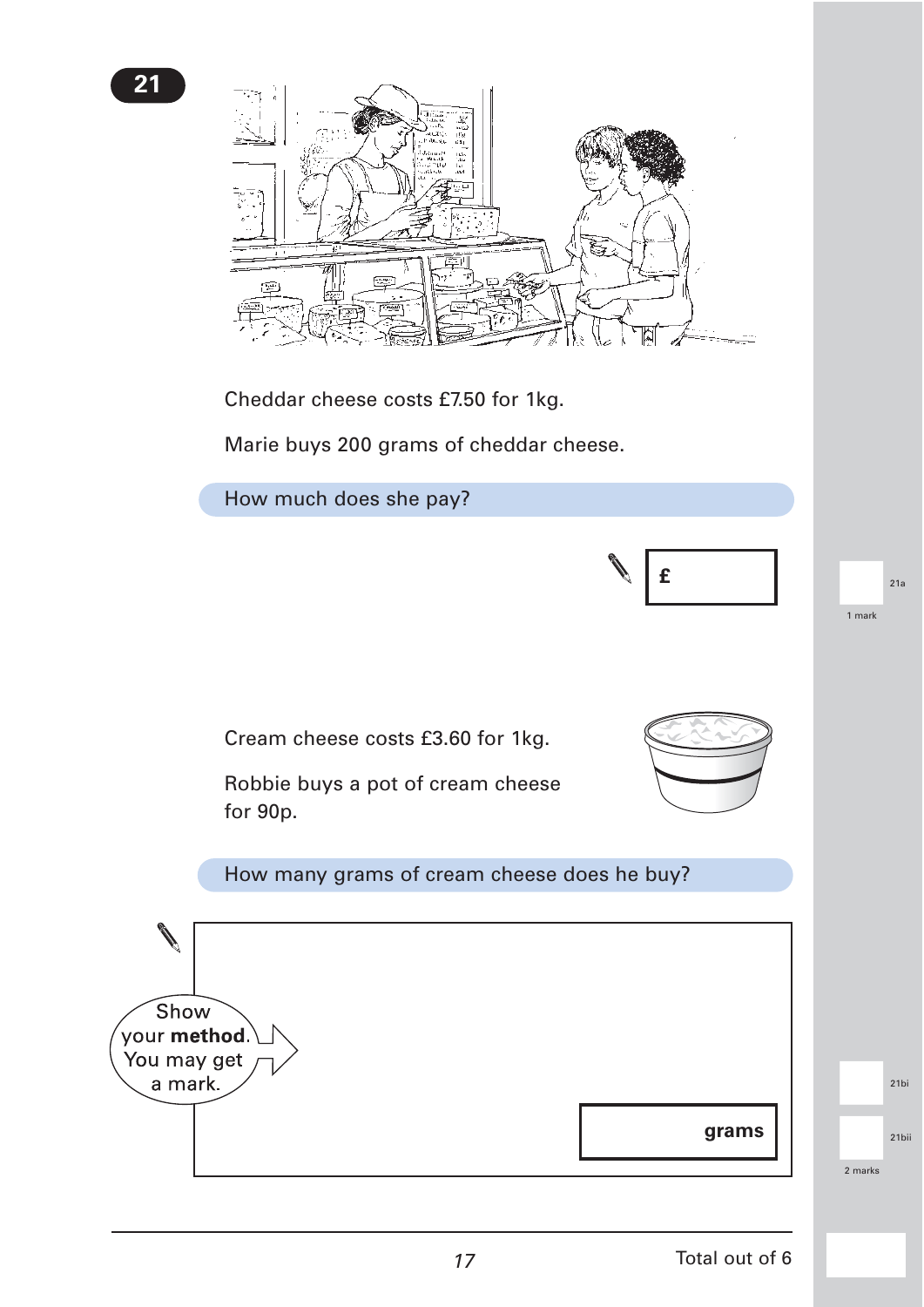



Look at these statements.

For each one put a tick  $(\checkmark)$  if it is **correct**. Put a cross (x) if it is **not correct**.

'4' is the **most likely** score.

**Contract Contract Contract Contract Contract Contract Contract Contract Contract Contract Contract Contract Contract Contract Contract Contract Contract Contract Contract Contract Contract Contract Contract Contract Contr** 

'2' and '4' are **equally likely** scores.

Odd and even scores are **equally likely**.

A score of '3' or more is **as likely as** a score of less than '3'.

| I                                                |  |
|--------------------------------------------------|--|
|                                                  |  |
| $\mathbf{\mathbf{\mathbf{]}}}%$<br>$\mathcal{L}$ |  |
|                                                  |  |

|         | 22i  |
|---------|------|
|         | 22ii |
| 2 marks |      |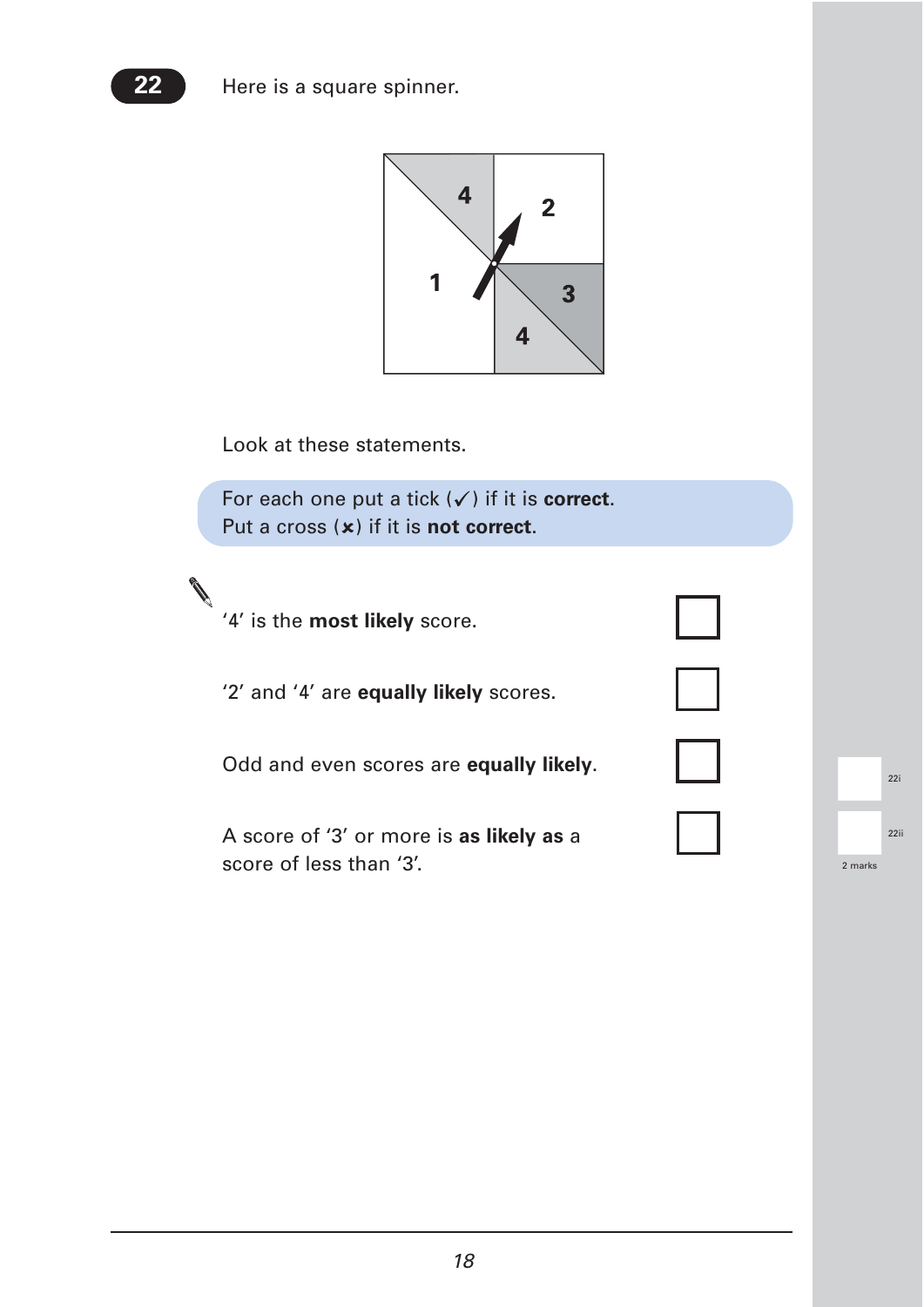

$$
\boxed{24}
$$



**250 000** people visited a theme park in one year.

**15%** of the people visited in April and

**40%** of the people visited in August.

How many people visited the park in the rest of the year?

Show your method. You may get 24i a mark. 24ii<br>2 marks 2 marks